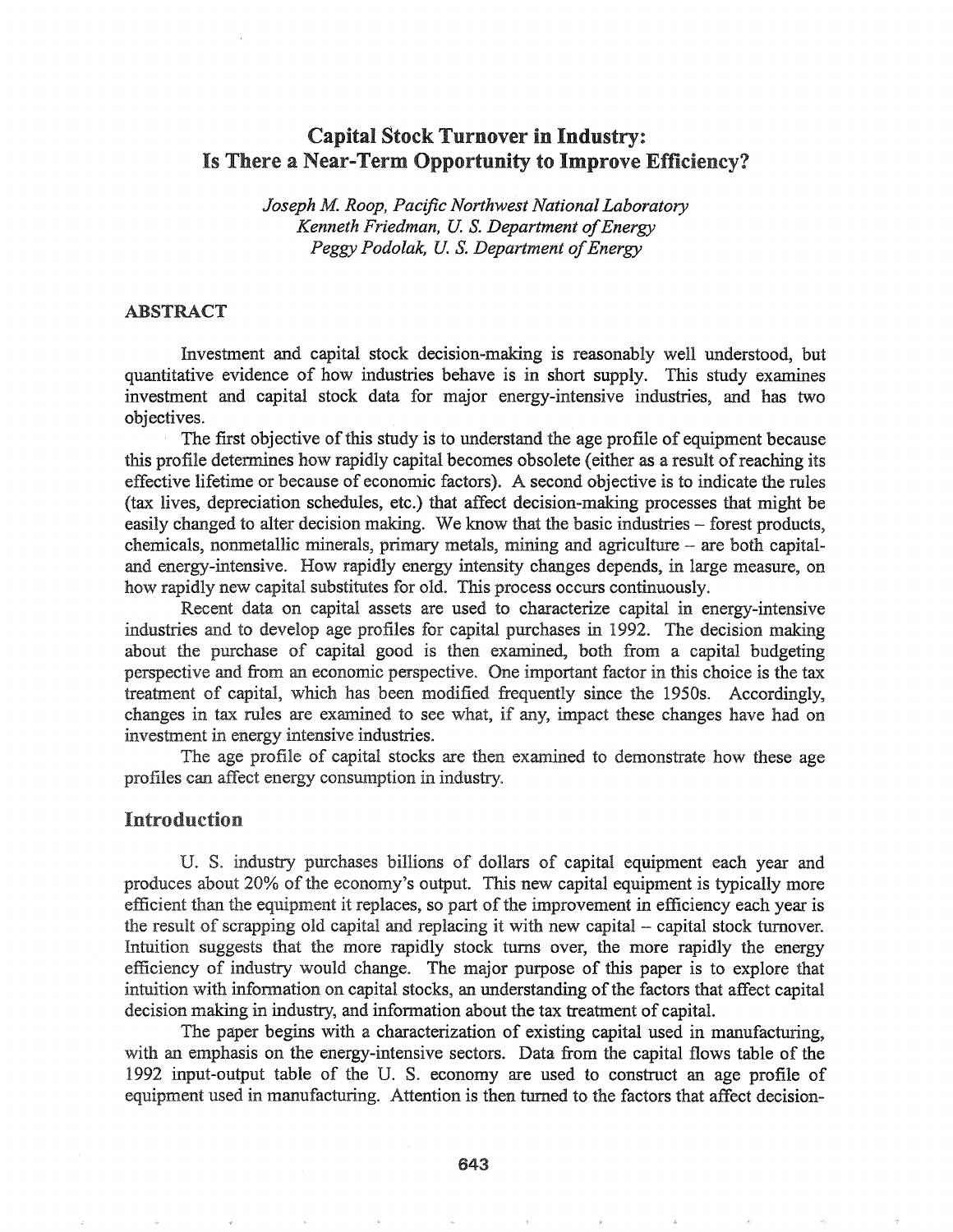making, both from a capital budgeting and an economic theory perspective. From this discussion it becomes clear that the tax treatment of capital is one important consideration, so changes in tax laws that have occurred since 1950 are surveyed. Then the age profile of capital stock is examined, under current tax treatment, to see what effect different levels of market penetration and ages will have on the energy-efficiency of capital stock. The final section draws some tentative conclusions.

## An Overview of Capital Stock in Energy-Intensive Industries

Figure 1 shows the capital stock for all of manufacturing for the period 1947 through 1998, and for the production of durable and nondurable manufactures, in 1996 dollars. In manufacturing alone, the value of all equipment and structures was about \$1,600 billion (as reported in Figure 1, or \$1.6 trillion), with slightly more capital for durable manufacturing than for nondurables. The growth of the capital stock appears to have been most rapid during 1995-1998 and over the period 1963 to 1981.



Figure 1. Capital Stock, Total Manufacturing, 1947 to 1998

#### Capital Stock by Industry

Figure 2 reports the capital stock for six energy intensive industries – Forest products [a combination of SIC 24 (Wood products) and SIC 26 (Paper and allied products)]; Chemicals (SIC 28); Petroleum and related products (SIC 29); Stone, clay and glass (SIC 32); Primary metals (SIC 33); and Fabricated metal products (SIC 34). Clearly Chemicals has the greatest invested capital, at about \$225 billion, with Forest products edging above Primary metals in the four year to 1998, in the range of \$130-\$137 billion. Forest products and Fabricated metal capital stock has grown steadily over this period, with Chemicals growing quite rapidly except for the period from 1980-1986.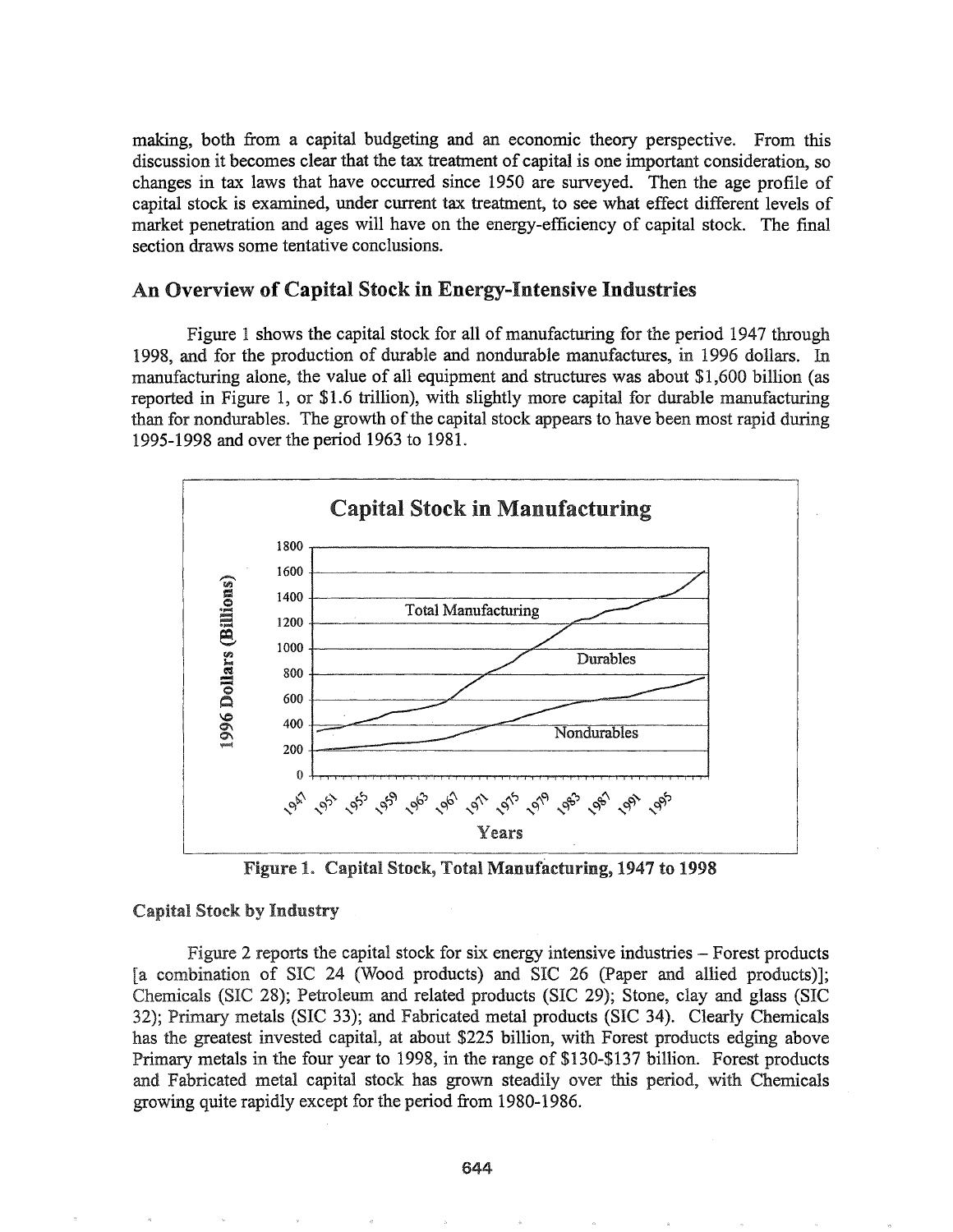

Figure 2. Capital Stock, Selected Industries, 1947-1998

Over the period 1980 to 1998, Petroleum refining, Stone, clay and glass, and Primary metals have all shown periods of attrition of capital stock, with Primary metals declining from about \$150 billion in 1980 to about \$130 billion in 1998. Stone, clay, and glass capital reached \$50 billion in 1980, then decline slowly, only reaching that value again in 1997 and a further increment in 1998. Petroleum refining peaked in 1983 at \$91.4 billion, declined, recovered to a peak of about \$95 billion, but in 1998 was down to \$92.5 billion. These six industries account for about \$700 billion in capital stock, or 44% of total manufacturing capital stock in 1998.

The capital stock accounts are estimated periodically by the Bureau of Economic Analysis (BEA) of the U.S. Department of Commerce. These accounts have recently undergone substantial revisions, with new estimates of depreciation and services lives (see Fraumeni 1997). The latest revisions are reported in (BEA 2000). The level of detail reported is mostly at the 2-Digit SIC level (Office of Management and Budget, 1987), with additional detail for the transportation equipment sector. Table 5 in (Herman 2000) reports current cost estimates of the net stock of private fixed assets by industry and Table 6 reports chained quantity indexes net stock using 1996 as a base year. By multiplying this quantity index by 1996-dollar values, an estimate of the constant dollar net stock of assets can be estimated. The full series from 1947 to 1998 is available on the BEA's web site. The series shown in Figures 1 and 2 are from that set of data.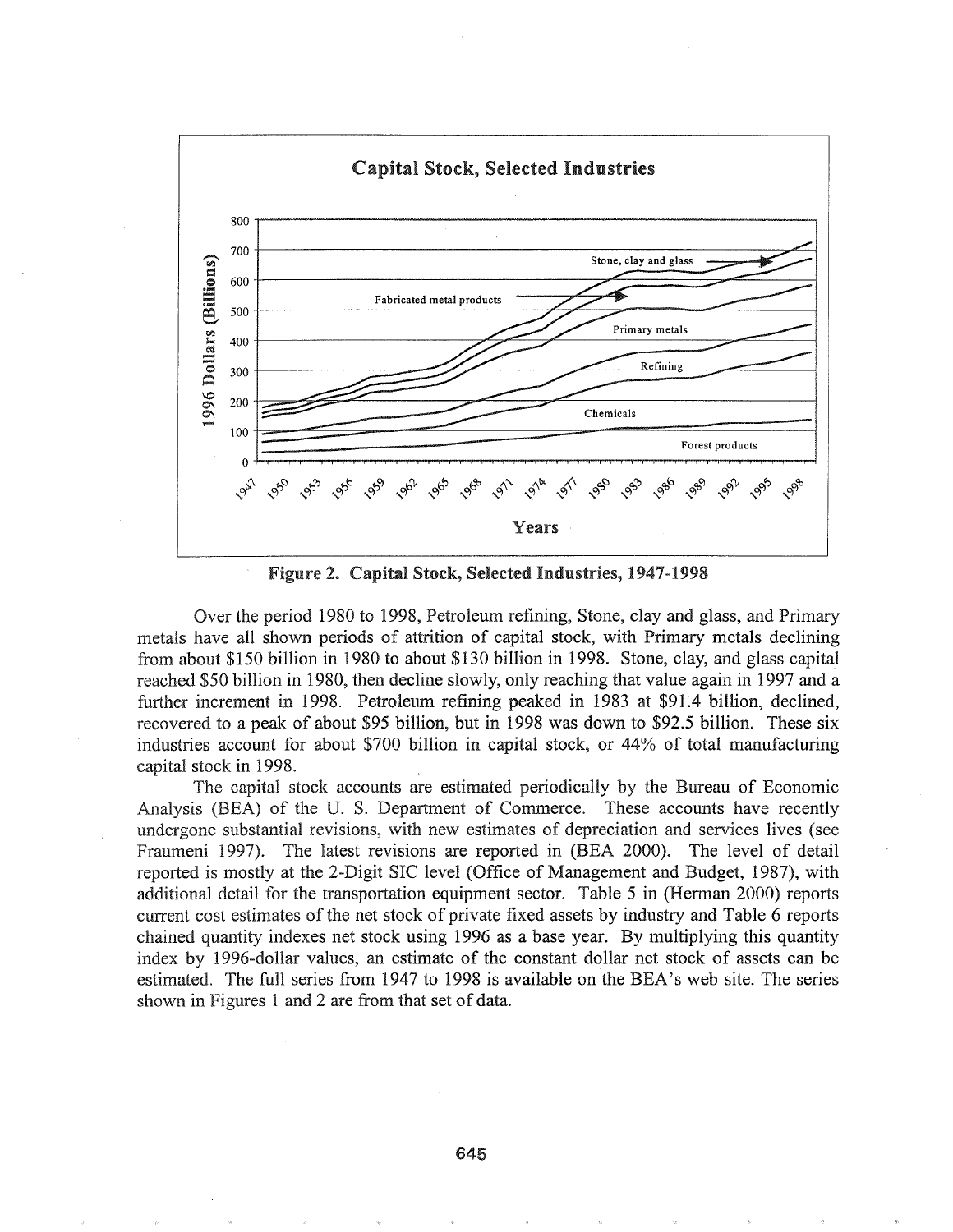#### Equipment Lives

More detailed data by industry is available in the capital flow table (CFT) of the input-output (I/O) statistics also reported in the *Survey of Current Business,* with the 1992 CFT reported in (Bonds & Aylor 1998). Although a CFT was never published for the 1987  $I/O$ , the commodity composition of producers durable equipment expenditures is available on the BEA web site. Associated with the equipment commodities are service lives and depreciation rates, so each industry's purchases of durable equipment can be used as weights to construct an implied service life for the purchases in that year, assuming a single 1.65 declining balance method of calculating the depreciation. The estimates of these service lives for 22 industries<sup>1</sup> are reported in Figure 3.

It is interesting to note that equipment purchases in 1992 varied considerably by industry, with instruments (SIC 38) purchasing equipment that averages less than 9 years of service life while textiles (SIC 22) purchased equipment with services lives of about 14 years. The average for all industry is 11.5 years. The implied service lives of energy intensity industries shown in Figure 2 are  $12.3$  for Wood products,  $13.1$  for Pulp and paper, 13 for Forest products; 11.3 for Chemicals; 12.5 for Petroleum refining; 13 for Stone, clay and glass; and 13 for Primary metals. These are show by the clear bars in Figure 3. Note that the combined industry, Forest products, is shown in Figure 3 as the clear bar after SIC 26.



Figure 3. Implied Service Life of Equipment, by SIC, 1992

It is important to differentiate between investment purchases in a particular year and the stock of equipment, since expenditures for different types of equipment may vary from one year to the next. It is also important to differentiate between service lives and age of equipment. How long lived this equipment is will determine the opportunity set of policy options available for improving efficiency of industrial equipment. The service life is a construct associated with depreciation schedules that may reflect economic life.

<sup>&</sup>lt;sup>1</sup> These are mostly 2-digit industries, but there is one 3-digit  $-371$  is motor vehicles and motor vehicle equipment - and what is labeled as 372 is the remainder of SIC 37. Forest products, between 26 and 27, is the sum of two 2-digit industries, SIC 24 and SIC 26.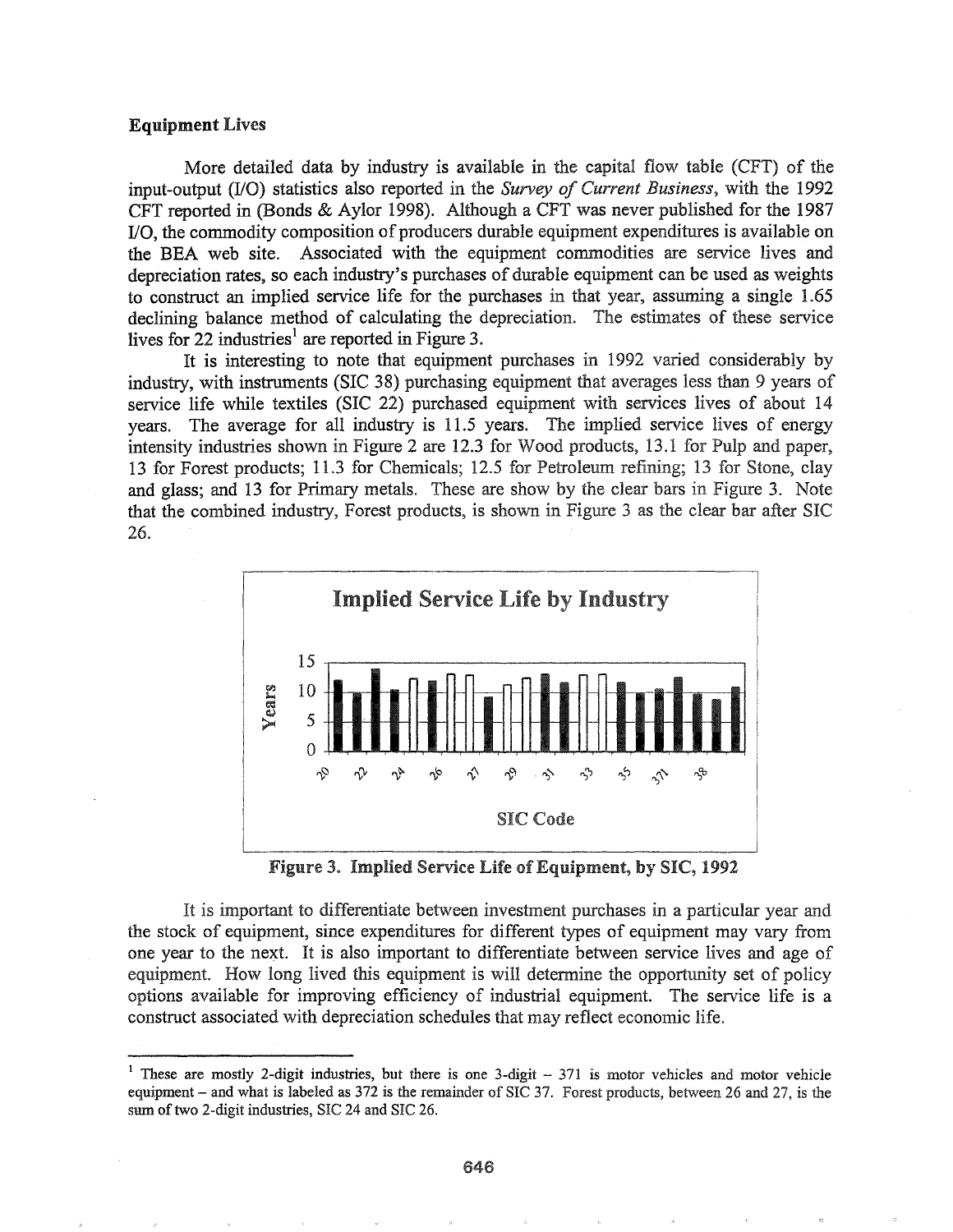The capital stock of industry can be characterized at this level of detail because the data exist and are reported at this level of detail. A prior publication, (BEA, 1999) reported capital stocks and equipment lives prior to the revision used to create Figures 1 and 2. Equipment lives reported in the prior publication are averages all equipment (not just a single year's purchases) and generally show lower service lives than Figure 3, (although SIC 33, Primary metals, was longer by nearly a year). Anecdotal evidence suggests that some industries have equipment that is substantially older than shown in Figure 3. Integrated steel mills (none of which has been build since the early 1950s) have blast furnaces that survive for decades. Modifications and refurbishing may change the efficiency and the capacity of these furnaces, but they remain in place and are used for many decades. The Portland Cement association reports the ages of kilns for cement plants in member companies, and many of these are decades old. One kiln in Spokane, Washington, for example, is still operating though built in 1919. This equipment would not be reflected in the capital stock data if the kiln or blast furnace was fully amortized.

Generally, however, one can only infer the stock from assumptions about the service lives (and by assumption the effective or economic lives) of equipment, depreciation rates, and investments. There have been rare surveys of specific types of equipment (e.g., motors in the early 1980s), but nothing that would allow one to benchmark the existing physical stock with the actual equipment resident in plants and producing the output of manufacturing. We simply do not know what is really out there. But we do know a lot about the factors that affect the decision to purchase that equipment.

### Investment and Factors that Affect the Decision to Purchase Capital

There are alternative ways of characterizing what happens in a firm when a capital decision is made, and all of these provide some insight into what factors are important. There is a rich literature on capital budgeting that characterizes the alternative ways of calculating the value of an investment. The economic theory that focuses on investment points to the key factors that may be influenced by policy. Various surveys have also been conducted that ask managers in firms what factors are important to the decision logic. After surveying the tools used in evaluating investments, the economic literature on investment and some of the important topics considered in this literature is briefly surveyed.

#### **Capital Budgeting and Evaluating Investments**

The main criteria used by industry to evaluate potential capital investments include (net) present value, benefit-cost ratios, required revenue, internal rates of return, levelized costs and payback periods. A brief synopsis of each of these follows.

(Net) present value (NPV or PV): defined as the value of costs, benefits or the difference between the two when the time value of money is taken into account. The calculation yields NPV if the difference between benefits and costs is used as the metric; it is PV if either costs or benefits alone is used. In most cases, if the NPV is positive, the benefit-cost ratio exceeds one.

Benefit-cost ratio: the ratio constructed by dividing the PV of benefits by the PV of costs; if the ratio exceeds one, then there is positive benefit over cost. The ratio can be constructed in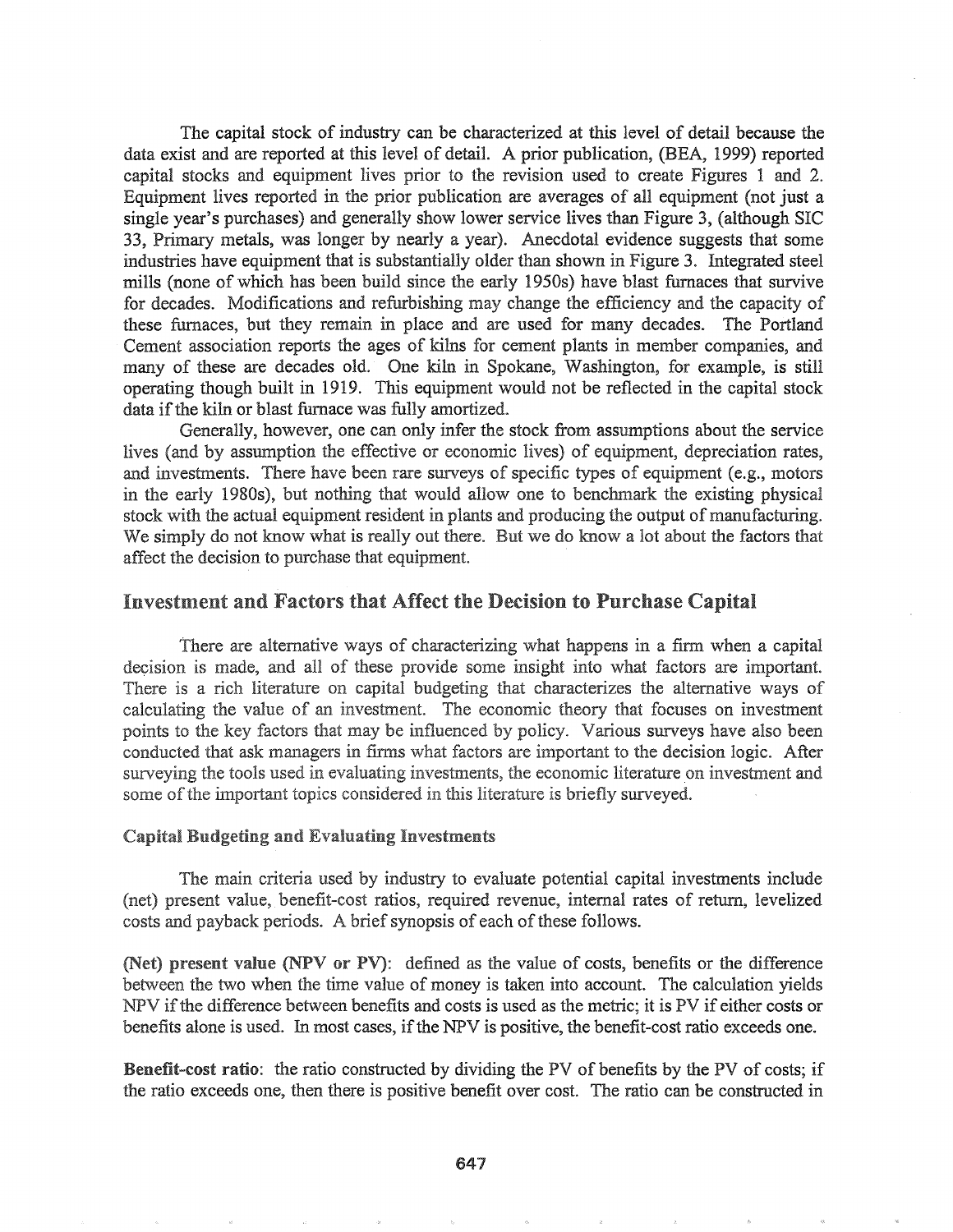two ways: by putting both costs and benefits on a PV basis, or by annualizing the capital costs and performing the calculation on a one-year basis (McRae & Dudas 1977).

Required revenue: defined as the levelized annual required revenues (i.e., benefits) to cover the sum of the levelized annual operating costs (fuel and operating and maintenance costs) and the annualized costs associated with investment. This criteria is typically used by utilities in calculating revenue requirements for new utility generation facilities. In this context, the levelized investment costs take into account tax rates, tax credits, cost of capital, salvage value, financing and insurance costs, etc. Under a regulatory regime that attempts to limit return on investment, this is an appropriate approach.

Internal rate of return (IRR): defined as the discount rate that equates the'PV of benefits with the PV of costs. The calculation is similar to NPV calculation, but done iteratively until a value for the IRR is obtained for which NPV is zero. This calculated rate, called the IRR, is typically compared with a "hurdle" rate that must be exceeded in order for the investment to undertaken.

Levelized cost: a PV calculation for the entire life-cycle of a piece of equipment, taking into account the salvage or scrap value of the equipment (alternatively, the disposal costs) at the end of its useful life, put on an annual basis. These costs are levelized to compare the costs of equipment with different service lives. The levelization technique is similar to the capital recovery factor (CRF) or uniform sinking fund method used in other approaches.. Levelized costs can be compared with the levelized PV of energy savings or benefits..

Payback period: in its simplest form, defined as the capital investment divided by the annual savings. To take into account the time value of money, the payback period is calculated as the PV of the actual period using an appropriate discount rate.

A more detailed discussion of these topics can be found in almost any treatment of capital budgeting (McChesney et al. 1982, Thuesen, Fabrycky & Theusen 1977 and Witte, Schmidt & Brown 1988).

#### **Investment in Economic Theory**

The treatment of investment in economic theory, at least in modern times, can be characterized as Keynesian or neoclassical. Both of these approaches recognize that capital decisions are made under conditions of uncertainty and that once made, may lock the firm into the chosen technology for some time. One critical factor, depreciation, is a vital element of this decision, and is briefly discussed. Another important factor is how tax law treats depreciation allowances, so the evolution of that tax treatment is also briefly discussed. Further details are available in any good text on investment; e.g., (Nickell, 1978) or (Dixit and Pindyck, 1994).

The Keynesian approach. Investment is considered as a business decision to move the firm from its current position to one where it is using the optimal amount of capital, and that optimal level is dependent on production levels and expected sales. The optimal level of capital  $(k^*)$  is defined by the expected production, factor prices and technology, so any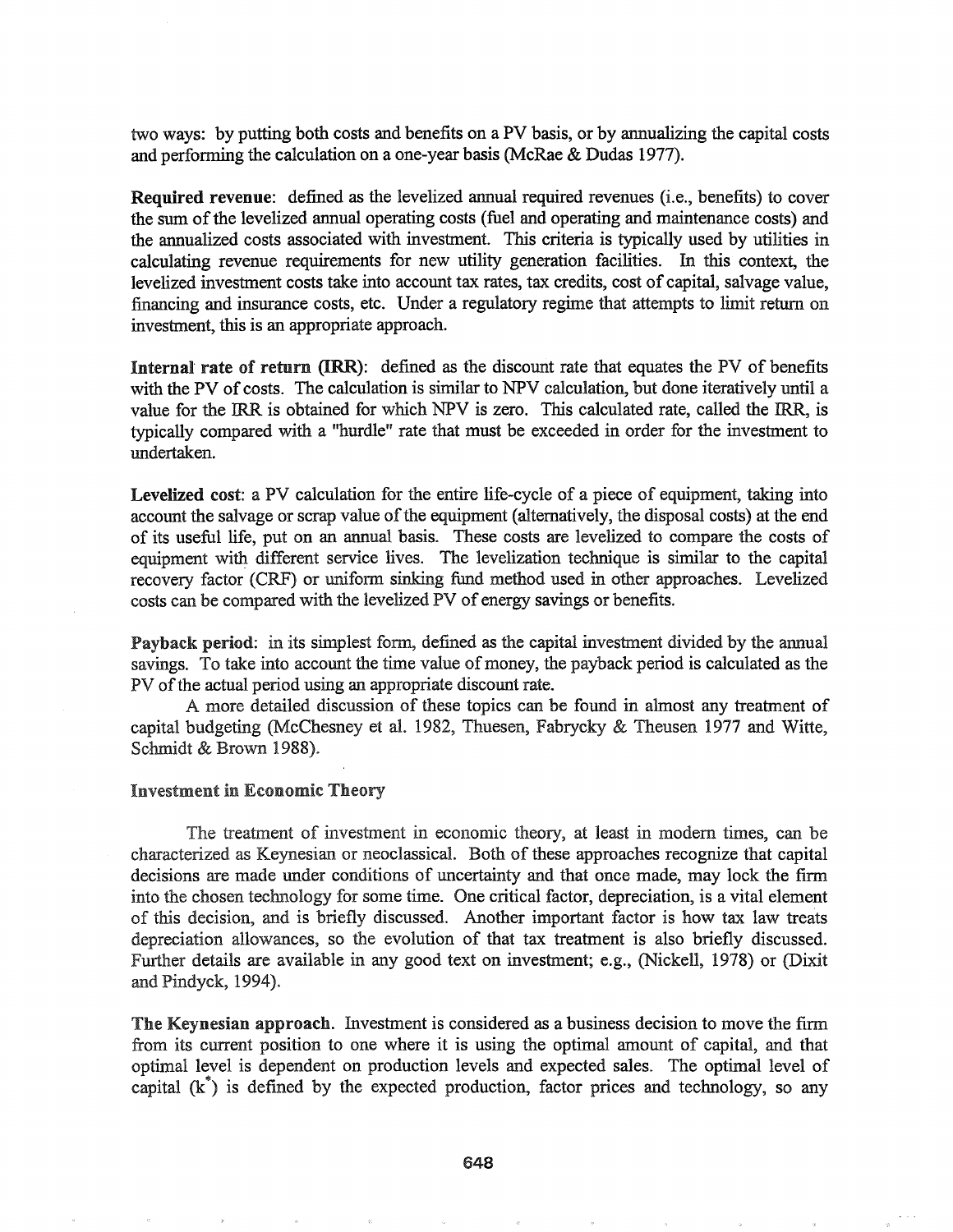change in factor prices – labor costs, energy costs, material costs, etc. – will change  $k^*$  and thus change current investment. It is assumed that the transition from the current capital stock (k) to the optimal stock is only partially accomplished in any given period, (because the adjustment process involves costs, or because of changes in the production technology or factor prices) so  $k^*$  is never fully reached. The critical variable is production: as output increased, greater investment is needed to reach that elusive  $\kappa^*$ , which is know as the accelerator theory of investment. Algebraically, investment is:

$$
I_t = \Delta k = (1 - \lambda) (k_t^* - k_{t-1})
$$
\n(1)

That is, investment in the current period is based on the difference between the optimal capital stock in the current period  $(k<sub>t</sub><sup>*</sup>)$  and actual capital stock in the previous period  $(k_{t-1})$ , with  $\lambda$  being the adjustment factor, since Equation (1) can be put in the form:

$$
k_t = \lambda k_{t-1} + (1 - \lambda) k_t^*
$$

The accelerator theory of investment had appeal in explaining business cycles and why, during depressions, very little investment occurred.. While this approach has a long and distinguished history, it has been largely supplanted by the neoclassical theory of investment.

The neoclassical theory of investment. While the Keynesian approach explains investment as a movement toward desired stock of capital, the neoclassical theory treats capital similar to the way it treats labor. What is valuable about capital is not the stock, or the replacement to that stock, but rather the services rendered by that stock of capital. This treats capital in a way that is symmetric with the treatment of human beings: it is not the number of laborers that is important (the stock of human capital), but rather the services rendered by those employees that is important to the production process.. For capital services, the analogy to the wage rate for labor is the "user cost" or rental rate of capital. Following Hall and Jorgenson (1967), this is a function of price of capital relative to the price of output, an appropriate interest rate, the depreciation rate of capital, the rate of change of the relative price of capital, the corporate tax rate, any tax credits for capital expenditure, and the net present value of depreciation allowances per dollar of expenditure on capital. In algebraic terms:

$$
C_{t} = P_{t} (R_{t} + \delta - \Delta P_{t} / P_{t}) [(1 - ITC - \tau * DEP)/(1 - \tau)]
$$
 (2)

where C is the rental rate of capital, P is the price of capital relative to the price of output,  $\delta$ is the economic rate of depreciation, the last term in the first parentheses is the percentage rate of change in capital prices relative to output, ITC is any investment tax credit applicable, DEP is the present value of depreciation allowances for a dollar of investment, and  $\tau$  is the corporate tax rate.

Part of the reason for the success of the neoclassical approach is treatment of those factors that play an important role in determining investment. The inclusion of corporate tax rates, the differentiation between economic depreciation and the net present value of depreciation allowances are now theoretically based, rather than being introduced as *ad hoc,* possibly important, variables. Among the most important of these variables is depreciation.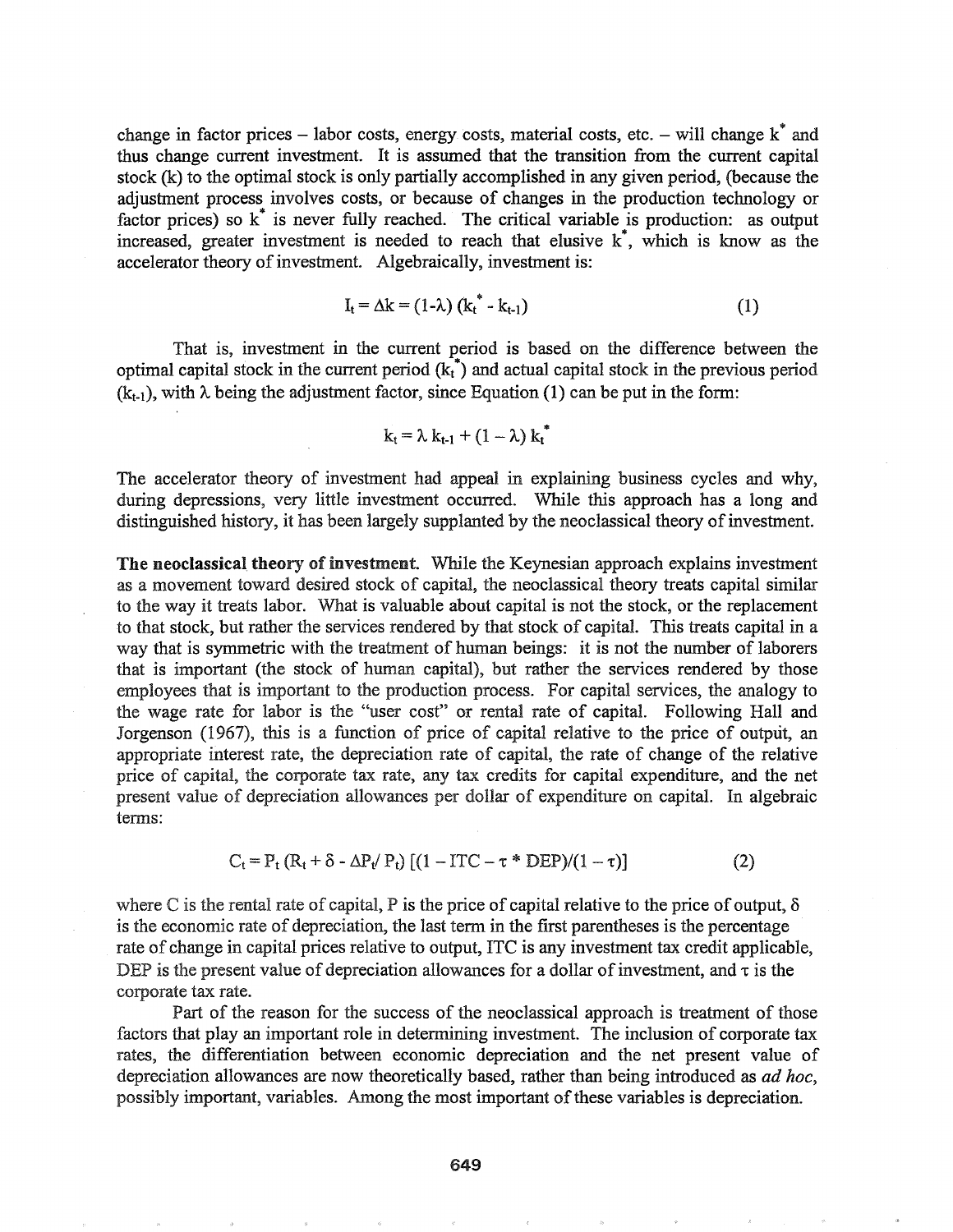The treatment of depreciation. As capital goods are used, they deteriorate, even if that deterioration is not readily evident. Economic depreciation is the annual loss in financial value, possibly due to deterioration, of the capital good over time that must be subtracted annually from gross revenues to determine the income accruing from the asset. Attempts to measure this depreciation are frustrated by the fact that most finns own, rather than rent, capital goods. With the exception of goods that are easily moved and traded, markets for used capital goods are thin. Technical progress normally means that capital goods acquired in one time period will have somewhat better characteristics than capital acquired in an earlier period. Still, it is important to measure depreciation both to understand the contribution of capital to production and to correctly measure national income and wealth.

Both the theory of depreciation (Baumol 1971, Hall & Jorgenson 1967, Jorgenson 1963) and its measurement (Jorgenson 1996, Hulten & Wykoff 1981, Wykoff 1989) are treated by Fraumeni (1997) in a discussion of depreciation in the national accounts. In this article she reports rates of depreciation and service lives for the categories of equipment used to produce Figure 3, and this is the basis for estimates of capital stock that are shown in Figures 1 and 2. In the section after the discussion of tax changes, we show how the service lives of equipment can affect the change in efficiency of the capital stock in industry.

Changes in taxes affecting capital purchases. Since the end of World War II, Congress has made numerous changes to the tax code that affect corporations' decision to invest. The major changes are identified below; further detail is available from (Tempalski 1998); it should be noted that changes relating to capital gains, which can affect the cost of capital, are not included. This partial collection of revisions suggests considerable inconsistency of tax treatment that corporations faced over the last 50 years. This inconsistent treatment of capital investment add a great deal of uncertainty to the corporation capital decision making process.

Major changes in the treatment of depreciation include. actions that change the tax treatment of corporate profits as well as changes directly to the treatment of depreciation. Corporate tax rates have been changed by the revenue acts in 1950, 1951, 1954, 1964, 1976, 1980, 1986 and 1993.. The investment tax credit was first established in 1962 (at 7%), but then repealed in 1969, reinstated in 1971, changed in 1975, modified again in 1976, and finally repealed in 1986. The treatment of depreciation under the tax code has also been subject to frequent alteration. Depreciation schedules were changes in 1954, doubledeclining balance was introduced in 1971, accelerated recovery was introduced in 1981, but then changed in 1982 and again in 1997. In addition, some minor tax changes, such as the schedule of estimated tax payments, has frequently been changed as well..

The message is that change is frequent enough to preclude any serious long-term planning on the part of corporate executives, based on current tax law. With these frequent changes, a decision maker in a corporation might be especially wary of committing to capital decisions based entirely on the *current* tax treatment of capital. This may explain why it is so difficult to empirically attach an effect to small changes in either corporate tax rates or special treatment of investment.

The tax treatment of investments is suppose to reflect service lives of equipment, and in some cases, it may. Generally this is not true, even though services lives can have a profound effect on the efficiency of the capital stock.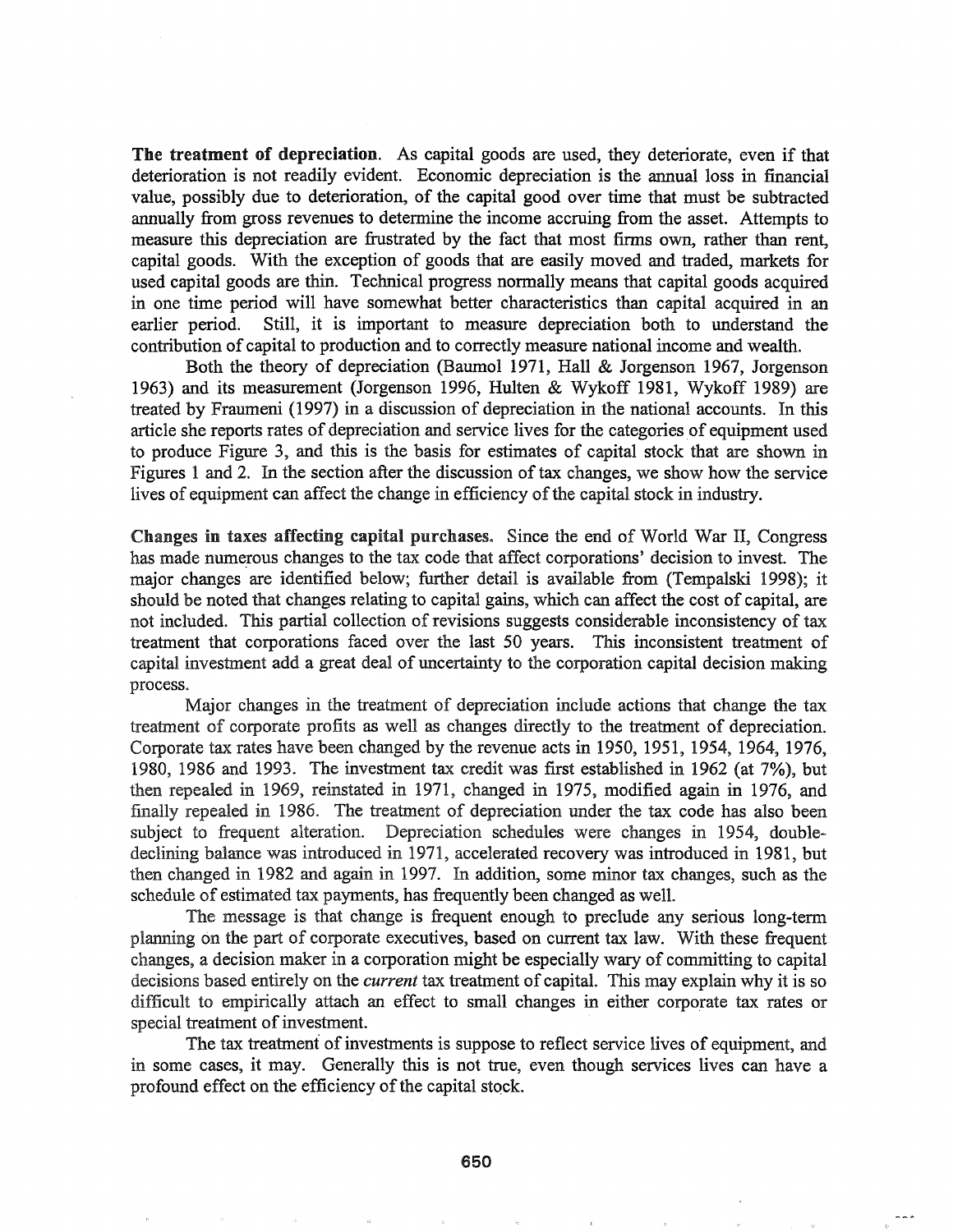## The Effect of Service Lives on Efficiency

Consider two different pieces of equipment, for convenience labeled A and B, that produce precisely the same output but have different service lives - B lasts longer than A. Equipment A currently has nearly the entire share of capital stock, but there is an efficiency gain that accrues from using B, so B will penetrate the market over time. As equipment B penetrates the market, what effect will this difference in service lives have on the energy efficiency of production?

The hypothetical characteristics of equipment A and B are shown in Table 1.

| Characteristics         | <b>Equipment A</b> | <b>Equipment B</b> |
|-------------------------|--------------------|--------------------|
| <b>First Cost</b>       | \$80,000           | \$100,000          |
| O&M Cost                | \$1,000            | \$900              |
| Life                    | 10                 | $\overline{12}$    |
| <b>Energy Cost</b>      | \$50,000           | \$45,000           |
| Depreciation            | 0.165              | 0.1375             |
| <b>Initial Stock</b>    | \$50,000,000       | \$1,000,000        |
| <b>Units Produced</b>   | 1000               | 1000               |
| Cost of Capital         | 12%                | 12%                |
| Capital Recovery Factor | 0.177              | 0.1614             |
| <b>Annual Cost</b>      | \$65,160           | \$62,040           |

Table 1. Characteristics of Equipment A and B

Figure 4, below, shows how the age difference affects the equilibrium of the equipment stocks when equipment B has a 55% penetration of the new sales market in each year after its introduction (shown as the two lines at the bottom of the figure). It takes 11 years before equipment stocks are equalized between A and B, and about 20 more years before the ratio of stock between equipment A and B are equalized at about 40% and 60% of total stock, respectively. This uses the depreciation rates shown in Table 1, which is based on a 1.65 declining balance for the two different service lives. Energy costs to product the  $635,000$  units of output are \$31.7 million, but this number declines to \$30.1 million in equilibrium, a 5.1% decline in energy consumption.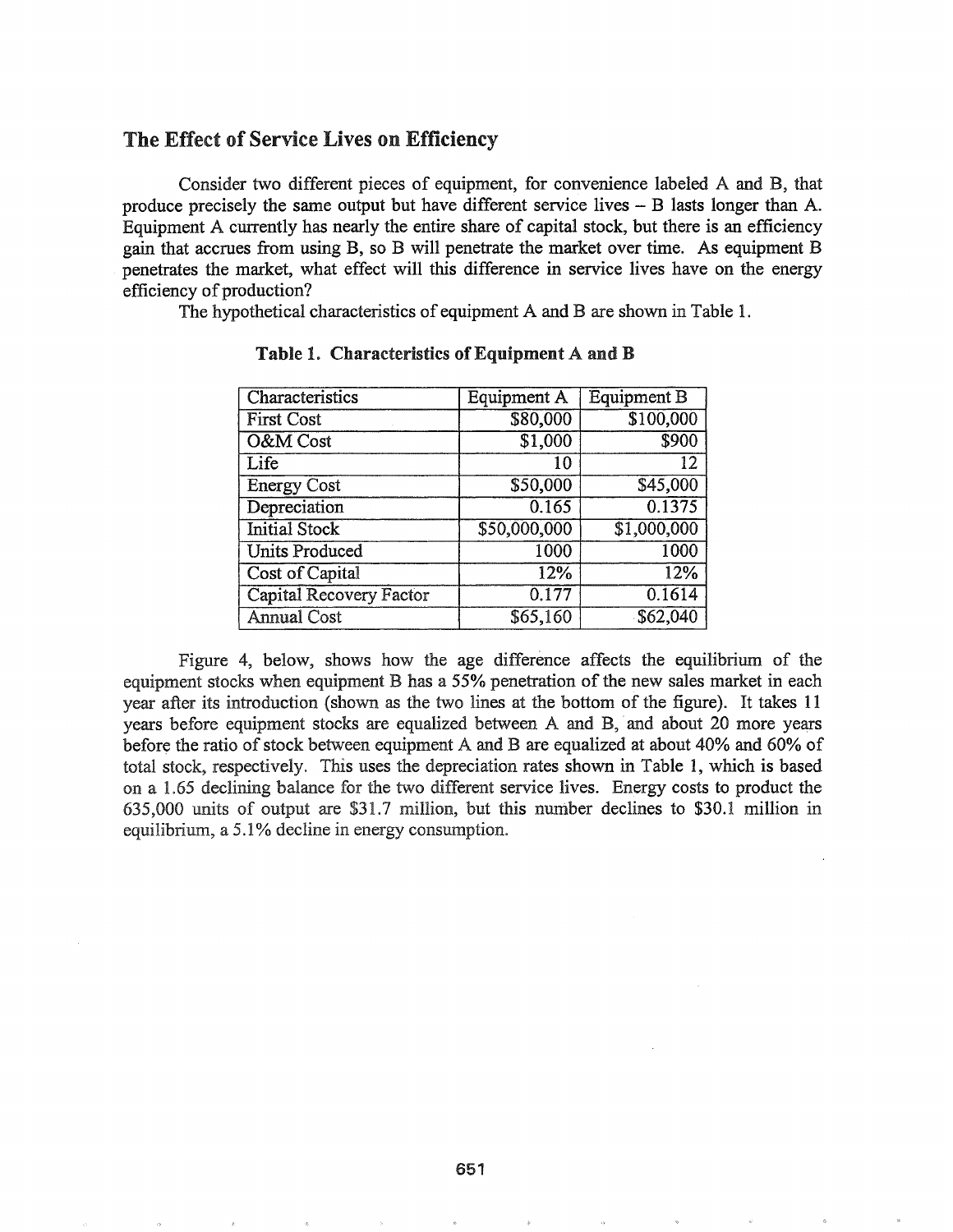



Table 2, below, reports eight cases of the effect of a combination of age difference and penetration rates on the year in which the stocks of equipment A and B are equal, their equilibrium stock share, and the percentage savings of energy when final stock shares have equilibrated.

| Penetration<br><b>Rate for B</b> | Age<br><b>Differenc</b> | <b>Stock Equal</b><br>in Year | <b>Fraction of</b><br><b>Stock for B</b> | <b>Energy</b><br>Savings (%) |
|----------------------------------|-------------------------|-------------------------------|------------------------------------------|------------------------------|
|                                  | е                       |                               |                                          |                              |
| 45                               |                         | 420-009                       | 49.5                                     | 4.2                          |
| 50                               |                         | 16                            | 55                                       | 4.6                          |
| 55                               | 2                       | 11                            | 59                                       | 5.1                          |
| 60                               | 2                       | 9                             | 64                                       | 5.7                          |
| 40                               | 4                       | 29                            | 50                                       | 4.2                          |
| 50                               |                         | 10                            | 60                                       | $\overline{5.1}$             |
| 55                               |                         | 8                             | 65                                       | 5.6                          |
| 60                               |                         |                               | 69                                       | 6.1                          |

## Table 2. Energy Savings and Other Characteristics as a Result of Differences in Ages and Penetration Rates

The energy savings from the substitution of equipment B for A will never quite match the 10% savings of B over A unless the penetration is 100%, which by assumption it is not. But this example shows that both age of equipment and penetration of current market sales will affect the ultimate energy intensity of production. From Equation (2) above, we also know that tax rates, both corporate and investment-specific, and depreciation rules will also have an effect on the user cost of capital and thus will affect the decision to purchase new equipment.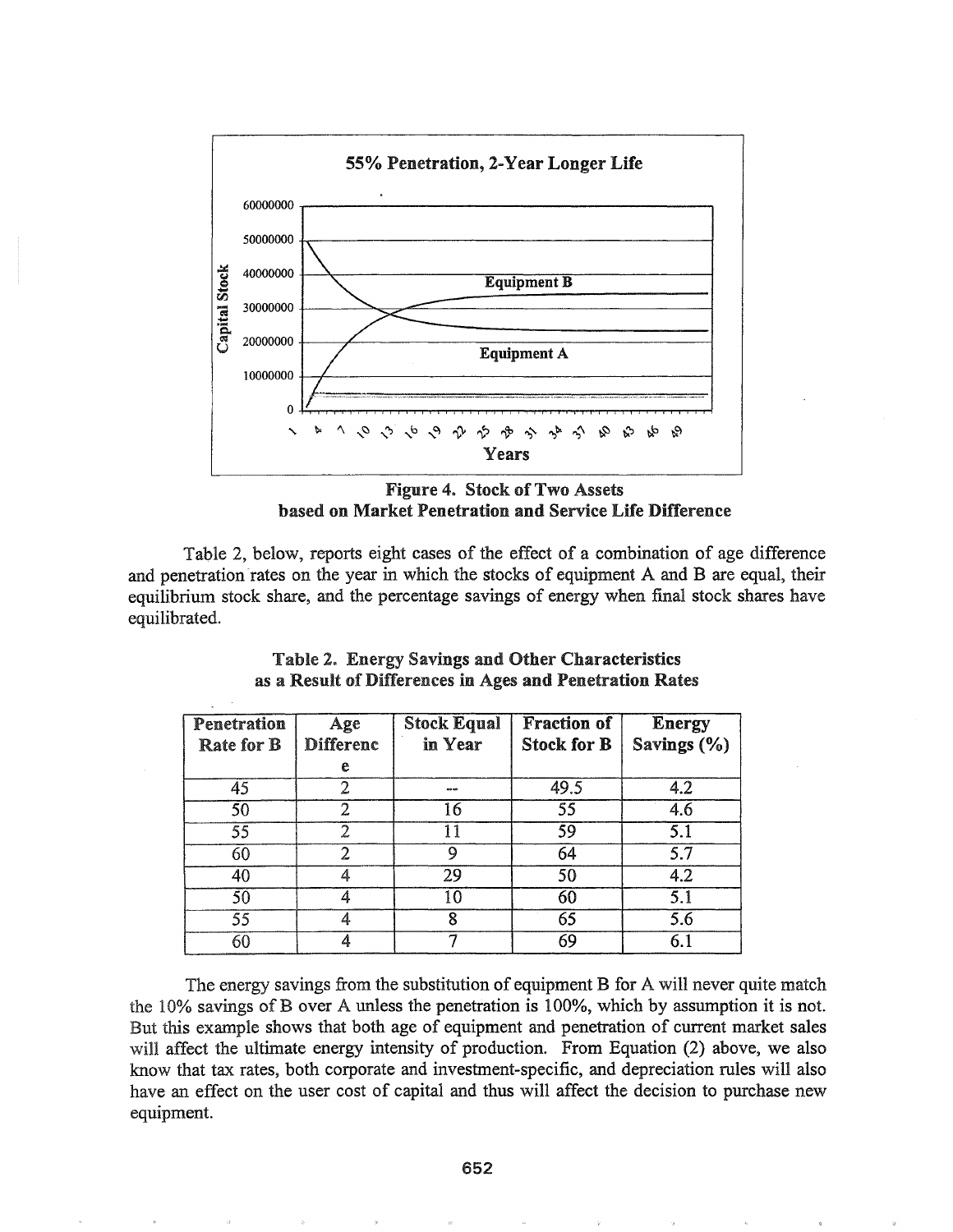## **Conclusions**

From an energy-efficiency perspective, there is a tension between a desire to have more efficient equipment dominate the stock of capital (the longer the life of a capital good, the more it dominates the stock) and a desire to have capital turn over rapidly (i.e., be short lived) so that the equipment becomes more efficient more quickly. It is clear that if a piece of equipment is far superior in terms of its energy-efficiency characteristics, then the longer lived that equipment, the more impact it will have on the efficiency of the stock as a whole. But if it is inferior from an energy-efficiency perspective, then a long life means that it will be difficult to displace, and the more efficient equipment might never dominate, even though it captures a large share of the market. If the case were as extreme as the difference between compact fluorescent (CFL) bulbs and incandescent bulbs (a 10-year difference in life), CFLs capturing just a 15% of current sales would assure that nearly 67% of the total stock would be CFLs over time. If the efficiencies of CLF and incandescent bulbs were reversed, it would be very difficult to improve the energy efficiency of the capital stock.

While understanding this tension is important, it is clear that anything that can be done to encourage the adoption of more efficient equipment should be promoted. Exactly how to do this is not clear, but it is clear that further research on this topic is needed. One topic that needs to be examined is how differences in economic lives of equipment and depreciation (or tax) service lives affect the decision to replace existing equipment. A second topic is to look at how other market economies may encourage more rapid capital turnover.

Finally, to answer the question posed by the title of this paper, the answer is both yes and no. Yes, there are short-term opportunities to reduce uncertainty through information programs and through research and development both to reduce costs of energy-efficient capital and to extend the lives of energy-efficient equipment. But also no, there are no magic bullets and it is ill advised to use tax law to encourage accelerated investment in energyefficient equipment.

## **References**

- Baumol, William J. "Optimal depreciation policy: pricing the products of durable assets," The Bell Journal of Economics and Management Science 2 (2): 638-656.
- Bonds, Belinda and Tim Aylor. "Investment in New Structures and Equipment in 1992 by Using Industries." Survey of Current Business (December 1998): 26-51.
- Bureau of Economic Analysis (BEA). "Fixed Assets and Consumer Durable Goods for 1925-99." Survey of Current Business (September 2000): 19-25.
- Bureau of Economic Analysis (BEA). Fixed Reproducible Tangible Wealth in the United States, 1925-94. Washington, D. C.: U. S. Government Printing Office, 1999.
- Dixit, A. K. and R. S. Pindyck. Investment Under Uncertainty. Princeton: Princeton University Press, 1994.